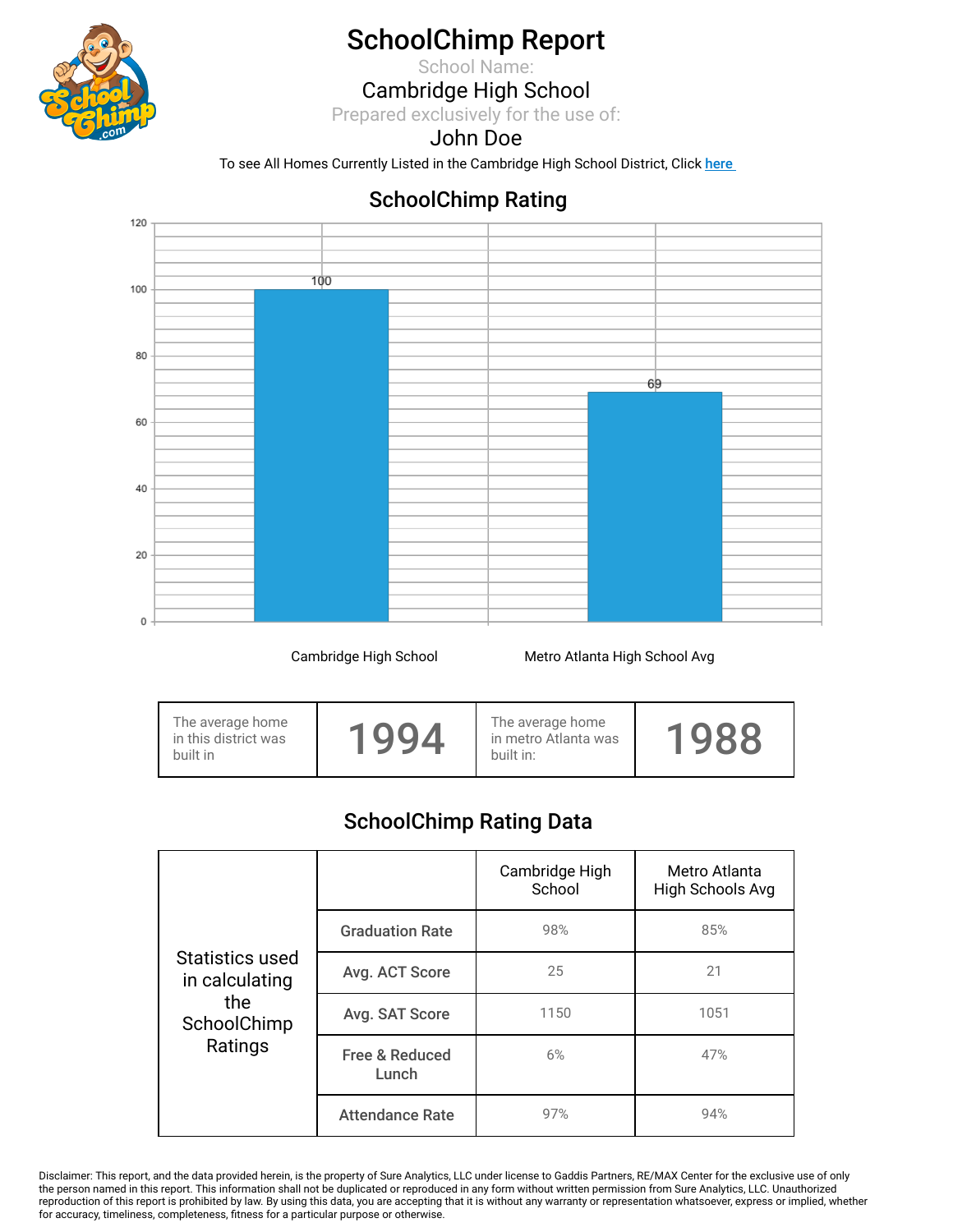

## SchoolChimp Report

School Name: Cambridge High School Prepared exclusively for the use of: John Doe

### Percentage Homeowners vs Renters



Average Household Income



Cambridge High School Metro Atlanta High School Avg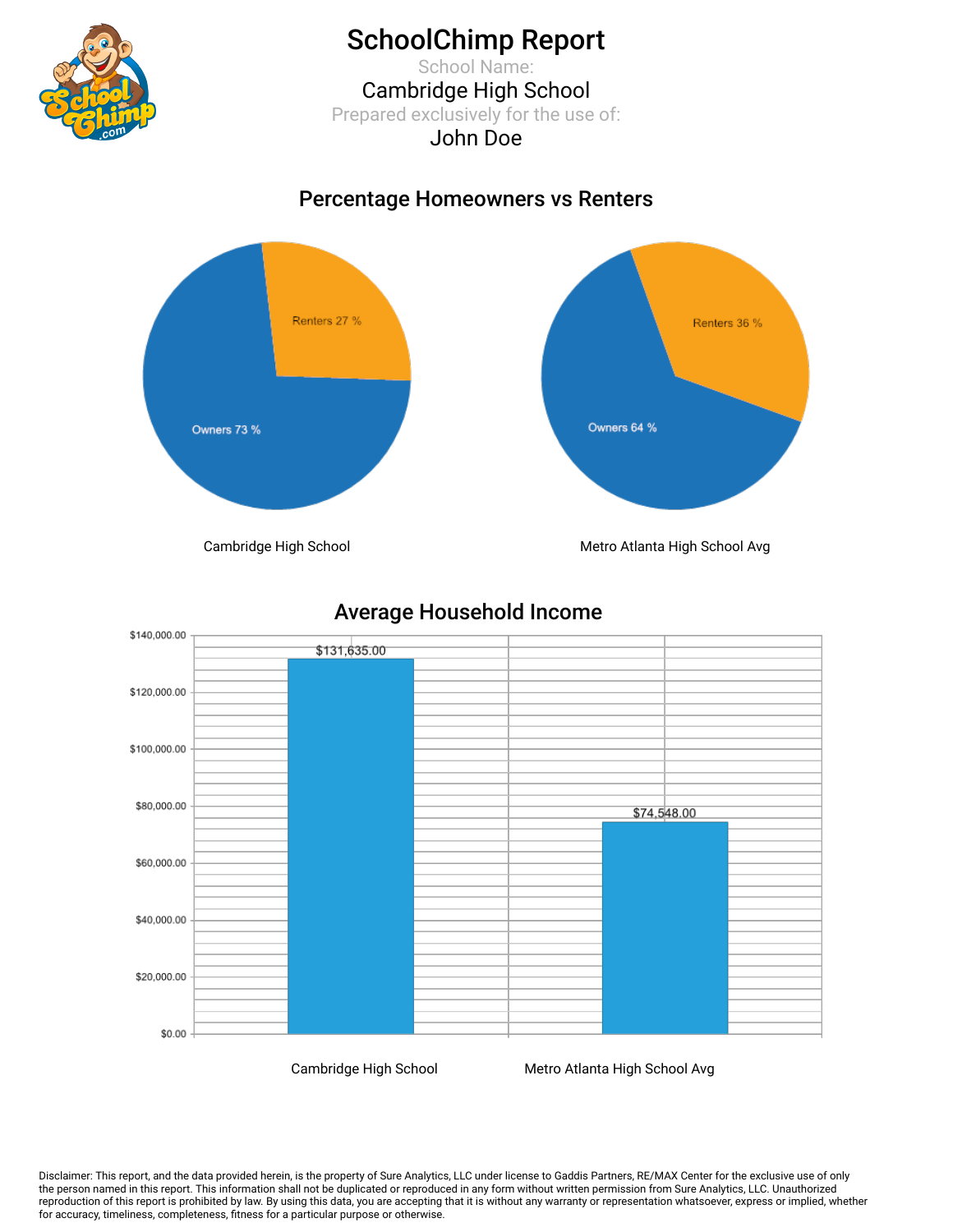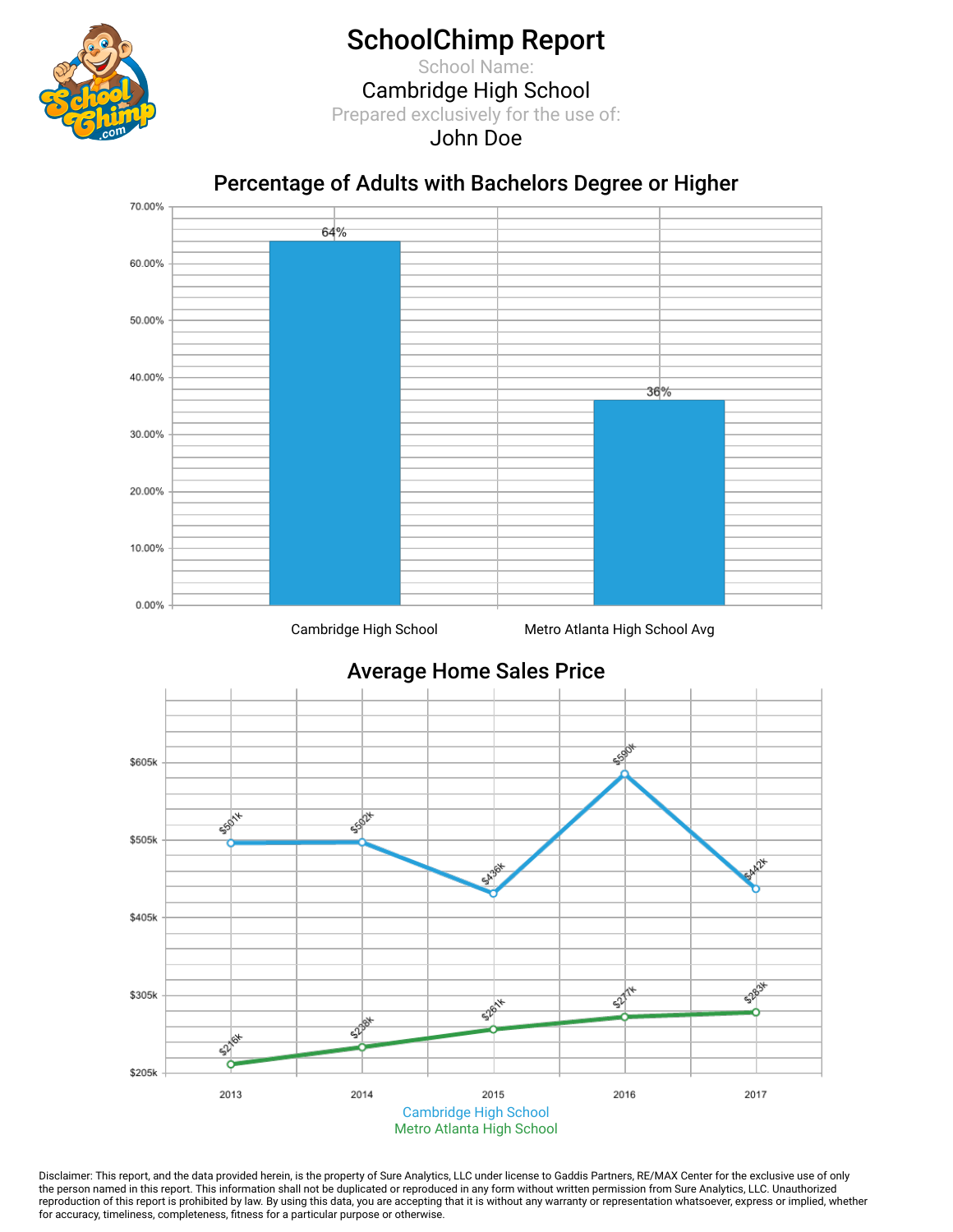